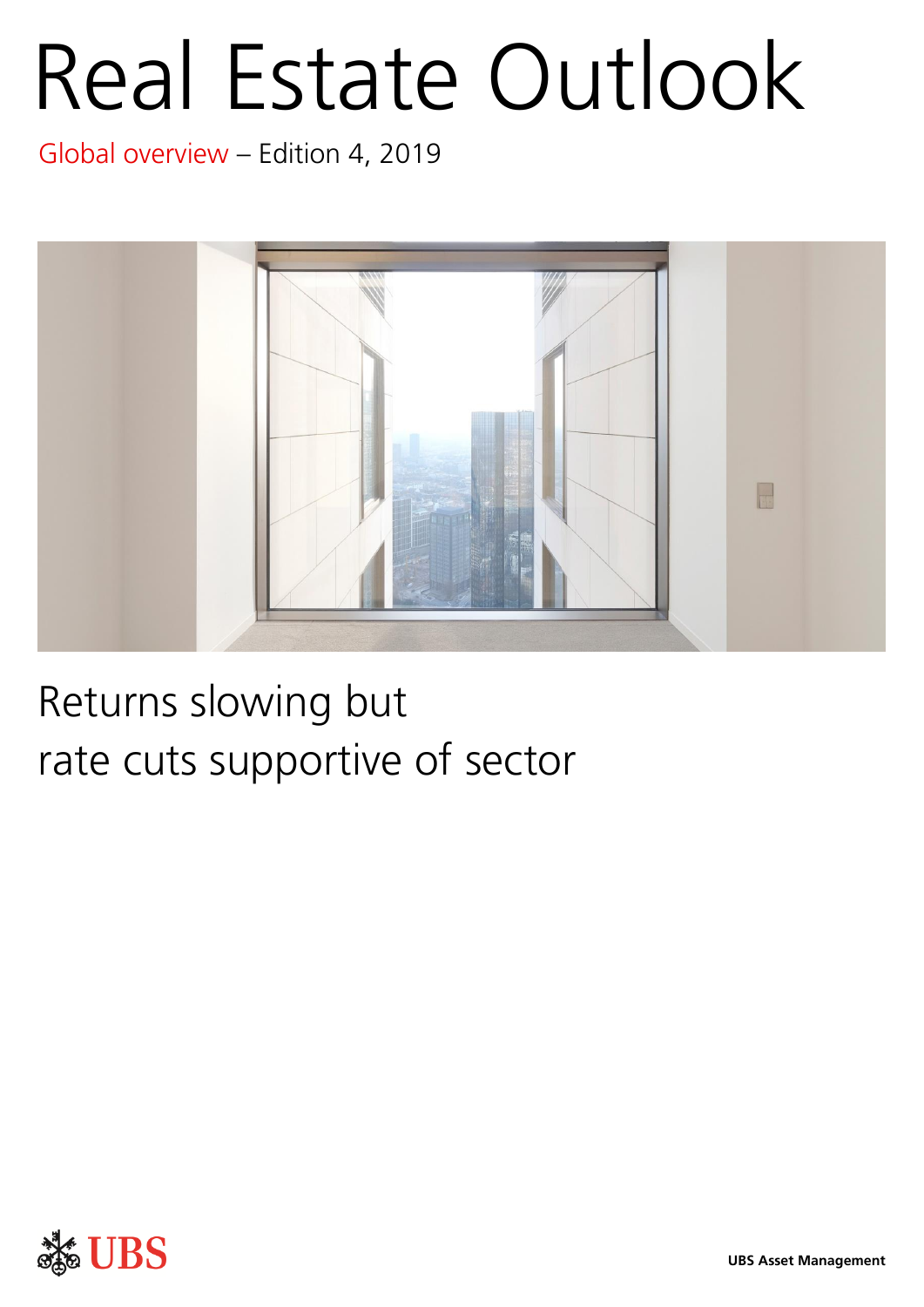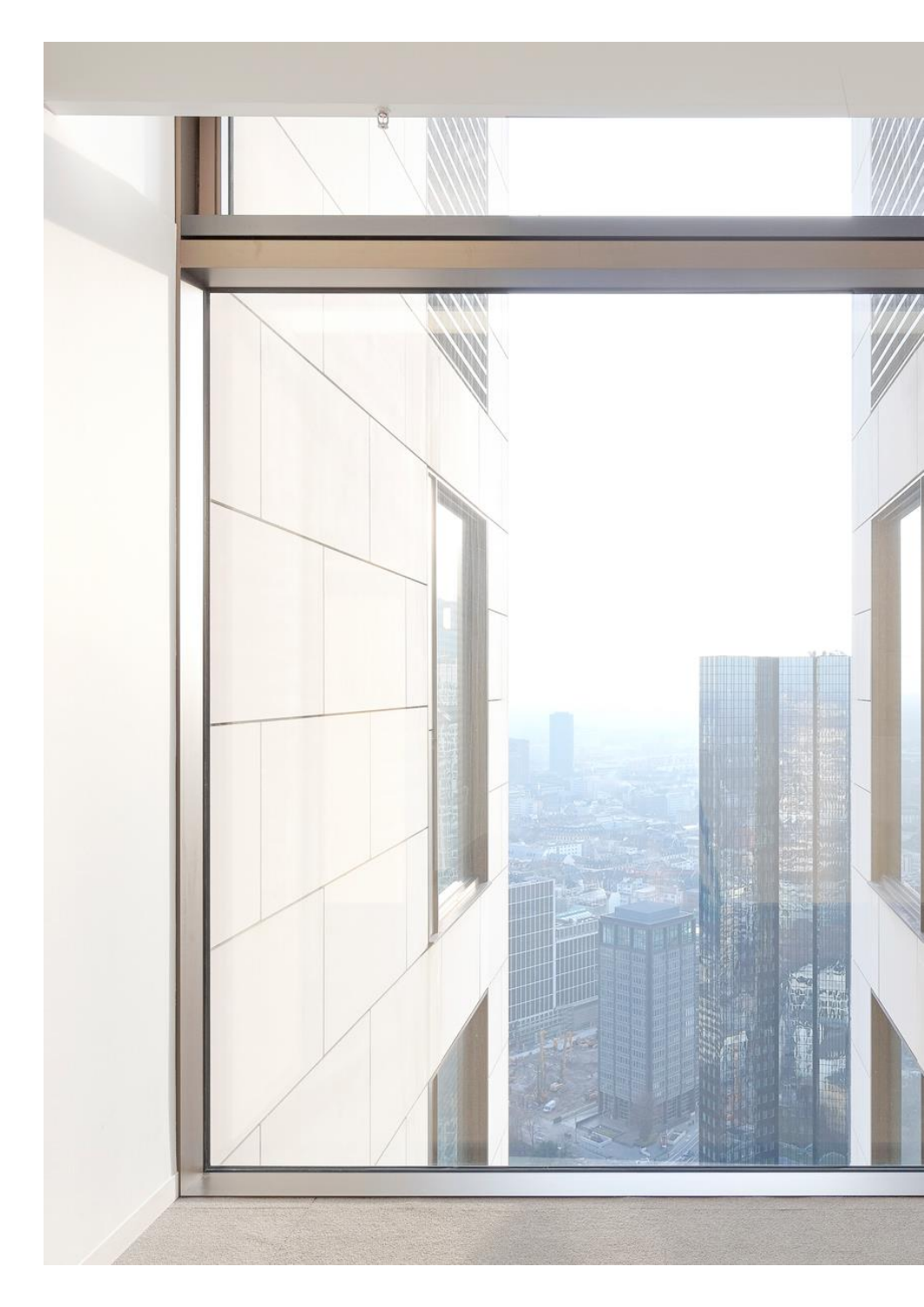

Economies around the world are slowing, with some on the brink of technical recession. However, the US consumer remains resilient and our base case is for a slowdown rather than a recession. The rotation in monetary policy towards easing is supportive of real estate and is expected to continue to attract capital to the sector.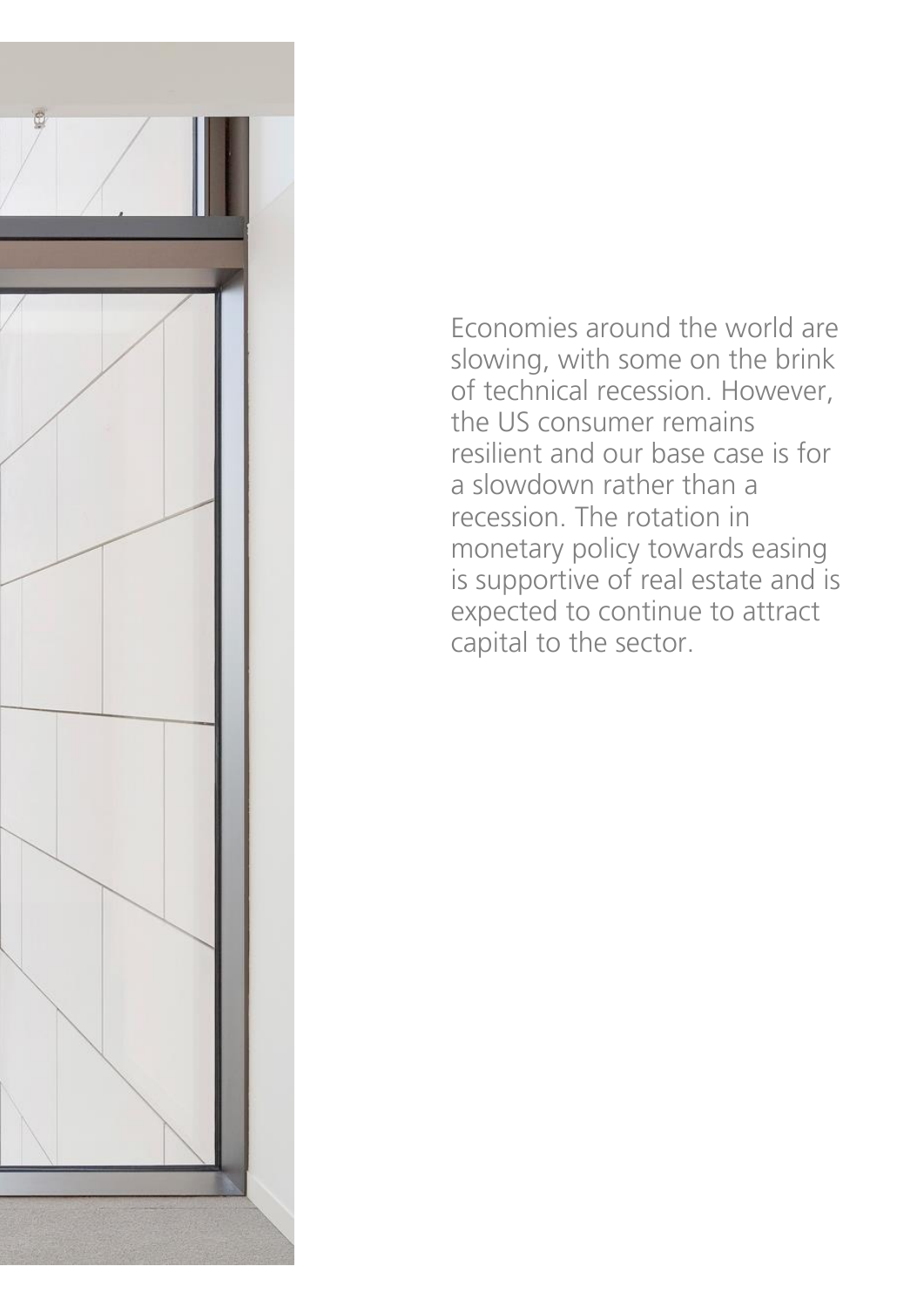## Macroeconomic overview

Over the course of 2019 economic forecasts have been revised lower, and interest rate and bond yield projections cut. Concerns abound over prospects for the global economy and whether it will enter recession in 2020. Indeed, some economies, such as Singapore and Germany, are already approaching technical recessions, while Hong Kong is already there as protests take their toll on economic activity. That said, the main economies of the world continue to show growth, albeit weakening. The US, for example, recorded growth of 2.0% YoY in 3Q19 while the eurozone managed a betterthan-expected 1.1% YoY. China grew 6.0% YoY, but growth is expected to slip below 6% in 2020, which would mark the slowest pace since the early 1990s.

The trade war between the US and China has escalated as the year has progressed, with the two superpowers retaliating to each other's tariffs with more of their own. However, the two sides reached a ceasefire in October, with the US agreeing to suspend a specific set of December tariffs, and China in turn agreeing to increase its purchase of US agricultural products. Their leaders are expected to meet in November, though an enduring truce seems a long way off. The pending US election in 2020 could provide some impetus on the American side, though it is not that clear cut since playing hard against China resonates with President Donald Trump's core electoral base.





Source: CPB World Trade Monitor, November 2019

At the global level, world trade volumes have reversed, and in the three months to August were down 1.5% compared to a year earlier. The impact has mainly been felt in industry where, over the same period, world industrial production growth slowed to 0.7% (see Figure 1). The weakness is a long way off those levels seen during the GFC, when trade and production volumes both plummeted; however, it is the most pronounced since. China has been hit particularly hard, with goods exports down 3.2% YoY in September in USD terms. Central and Eastern European economies are also feeling the chill, exposed to the German car industry through tightly integrated supply chains.

A key question is whether the service sector can remain resilient, having held up reasonably well. In the US, consumer spending remains robust, buoyed by a solid labor market and unemployment rate at a 50-year low. However, it is quite possible that weakness in trade and manufacturing will eventually spill over to services as well. The likelihood of recession has risen and is increasingly discussed. For example, Oxford Economics puts the probability of recession in the US over the next 12 months at 40%, up from below 30% at the start of the year.

The key global recession indicators flashing red at the moment are the US yield curve and world industrial production, though unconventional monetary policies mean the predictive power of the yield curve might be diminished. The term premium on long-dated bonds has fallen, making an inversion easier to achieve than in the past. Other recession indicators include US corporate earnings and commodity prices, which are currently flashing amber, and global stocks, corporate bond spreads and US credit standards, which remain green.

The escalation of the trade war and cooling growth has spurred central banks around the world to action and seen a U-turn in monetary policy this year. The Federal Reserve has cut US rates three times, largely reversing the four increases of 2018. However, it is unclear whether the Fed has been driving markets or responding to them; what Ben Bernanke called a "hall of mirrors". The ECB has also acted and in September cut its deposit rate to -0.5%, extended its forward guidance and restarted its asset purchase program at EUR 20 billion a month.

The ECB's decision created an increasingly bitter public division on its governing council. The German, French, Dutch and Austrian central bank chiefs all oppose the new easing measures, along with a host of former senior ECB officials. This will make the start of Christine Lagarde's tenure as ECB President harder. Mario Draghi voiced a parting call for eurozone governments to establish a joint budget for the single currency bloc, which could help stabilize it in times of crisis. Indeed, in Germany, opinion does seem to be softening on the law which prohibits structural budget deficits, and could yet result in some fiscal support for the economy as it slows. A eurozone program is much further off.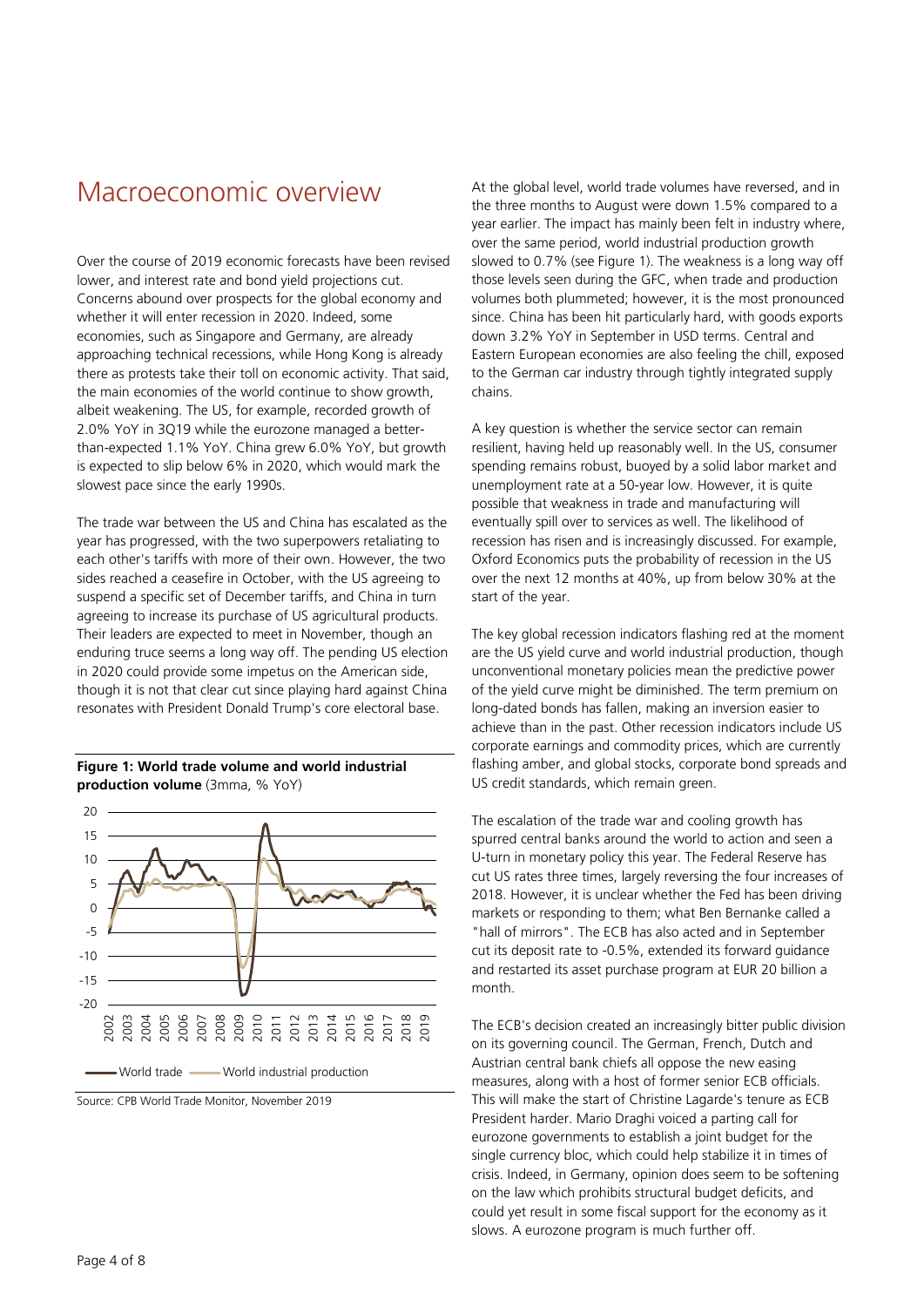## Capital markets

Global real estate investment volumes are lower than they were a year ago. According to Real Capital Analytics (RCA), global investment activity was down 7% in USD terms in 3Q19 from a year earlier (see Figure 2). Americas volumes were down 6%, with a particularly sharp drop recorded in the retail sector although partially offset by a strong industrial market. In the UK, volumes were down 34% in USD terms and lower across all property types. However, even excluding currency effects the underlying UK market was weak, with volumes still down 30% YoY in GBP. The rest of EMEA fared better, with little change in activity in most sectors and overall volumes up 1% in USD. In APAC, the office sector fared the worst, dragging all property volumes down 9%.

#### **Figure 2: Investment volumes**

(contribution to all property 3Q19 % YoY, USD)



Source: RCA; November 2019

Yields and cap rates were broadly flat in 3Q19. In our quarterly survey of over 330 city-sector markets globally we found yields were unchanged in the vast majority (68%). A small number saw falls in cap rates and yields (17%) while a similar number saw increases (14%). Overall we think the interest rate cuts we have seen this year will likely provide some renewed downwards impetus on yields in some markets. At the very least, outside of the retail sector, they should prevent yields from rising. Retail is the only sector where we think yield rises are likely in the near term, particularly in lagging markets, as retailers battle with structural change. In the medium term we do not expect any sharp rises in yields and cap rates following the extended period of falls in the wake of the GFC.

Moreover, investor interest in real estate remains firm, which is supporting current pricing.

Real estate continues to provide positive returns, with performance varying by market. Our expectation for some time has been that returns will slow and this is being borne out in markets which report performance at a higher frequency. Compared to 4Q18 most of these markets have shown some slowing in returns this year, with only two markets recording a mild acceleration. In 2Q19 annual returns were slightly higher in France and Japan compared to 4Q18. All other markets showed a slowdown, modest in the cases of Italy, the US and Canada, and sharper in the UK, Netherlands, Ireland and Australia (see Figure 3).

Returns in the UK slipped to 2% YoY in 3Q19 from 6% in 4Q18. The retail sector is the key driver of softness in the UK market, while industrial and offices have held up much better. With an election looming on 12 December and Brexit still unresolved, uncertainty hangs over the UK. However, foreign investors are waiting in the wings, looking for a possible currency play and ready to act if the Brexit fog clears. Moreover, office yields in the UK look high versus some other core European markets.

Ireland historically has been a more volatile market, and annual returns slowed to 7% in 3Q19 from 9% in 4Q18. In Australia, a market which has been outperforming its global peers recently, returns fell from 10% in 4Q18 to 8% in 2Q19. Finally, in the Netherlands, which has also been one of the strongest performing markets, with its buoyant office sector, returns slowed from 15% in 4Q18 to 13% in 2Q19. With returns slowing in most markets, we think they will converge to around the 5% p.a. level over the next three years, with little significant differentiation between markets.

#### **Figure 3: All property total returns** (% YoY)



Source: MSCI; NCREIF; November 2019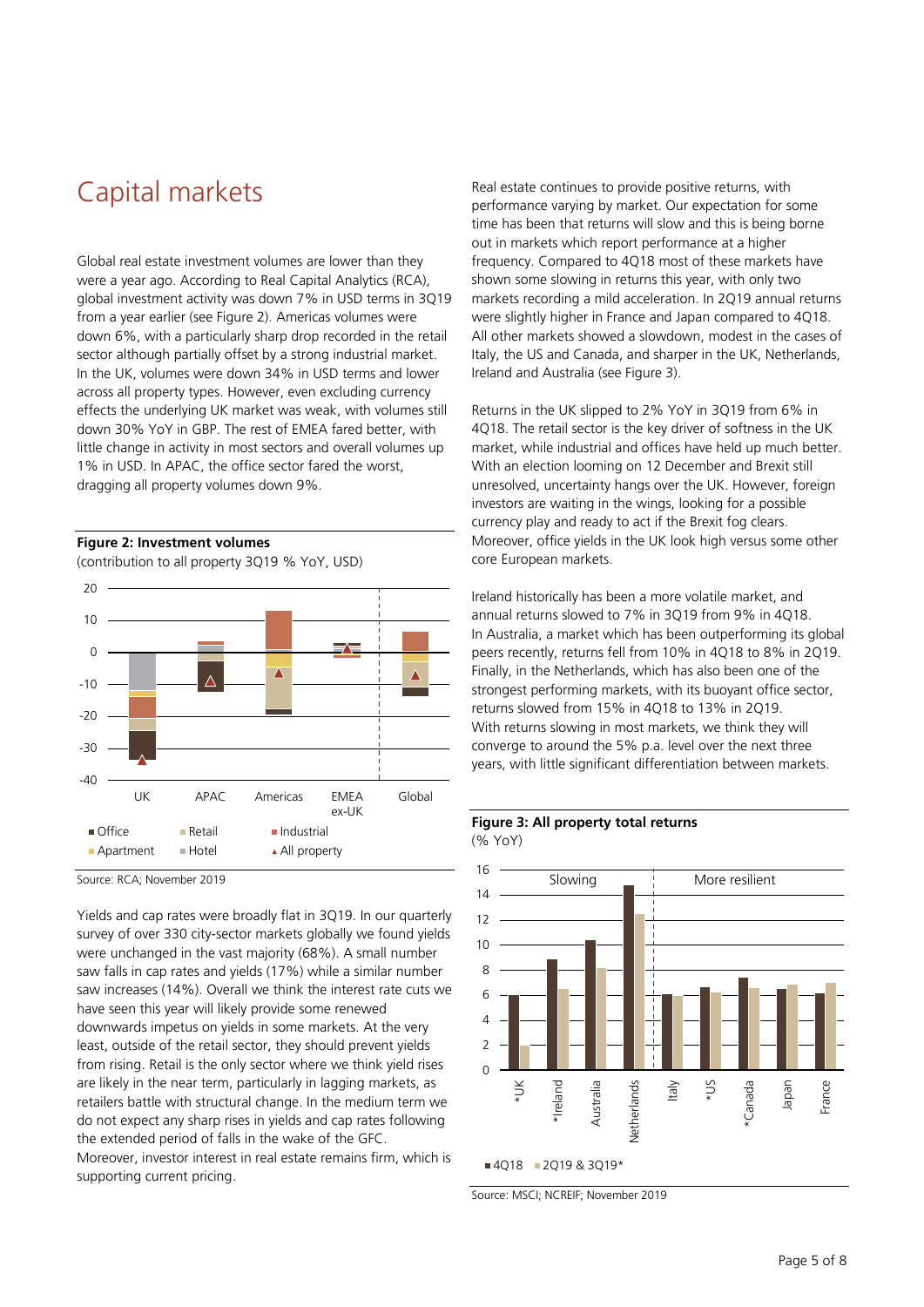# Strategy viewpoint

A key consideration for global real estate investors is hedging costs and currency exposure. Given the changes in interest rates that we have seen this year, we believe it is worth reviewing them. Ultimately, hedging costs are determined by interest rate differentials. The decision to hedge or not to hedge is down to the individual investor and their risk appetite and objectives. Hedging will remove the increased volatility that currency exposure injects into returns, while going unhedged will see currency shifts impact the returns an investor receives. In extreme cases, currency swings can overpower real estate returns or turbo-charge them.

In the end, the cumulative foreign exchange impact for an investment will be realized at the time of sale, when proceeds are repatriated back to the investor in their own currency. However, the reported market values through the life of the investment will reflect currency impact, be it hedged or unhedged, and hedging on a rolling basis will likely result in cash flows along the way as contracts get settled and rolled over. Over the longer time horizon though we would expect the impact on total returns of going unhedged to be little different from going fully hedged since, on average, we would expect currencies to move in line with forward rates.

Indeed, our analysis shows that direct global real estate returns were 9.1% p.a. over the period 1994 to 2018 in USD terms at market exchange rates, little different from the 8.7% p.a. achieved on a fully hedged basis. Therefore over the period as a whole, market exchange rates moved broadly in line with forward rates. However, there were significant short term deviations, which show up in the volatility of returns. The standard deviation of annual returns at market exchange rates was 6.0% p.a., while it was 4.8% p.a. for fully hedged returns. Hence hedging does reduce return volatility.

The launch of the euro is a good case study of when currencies do not move in line with forward rates and when a substantial deviation exists. When the euro launched in 1999, US short-term interest rates were above eurozone rates and hence there was a cost for euro-denominated investors to hedge their investments in US assets. However, in reality, rather than depreciating as the forward rates predicted, the dollar actually surged 17% against the euro in the single currency's first year.

In 2019 US interest rate cuts have seen hedging costs for euro-denominated investors fall, from just above 300 basis points at the start of the year to 250 basis points by the end of 3Q. This means that in euro terms hedging knocks 2.5% off the annual returns on US investments.

A key question for investors now is how hedging costs will evolve going forward. Interest rate forecasts for the next couple of years imply that hedging costs will remain around the 250 basis points level (see Figure 4). However, a US recession which saw the Fed slash rates would likely see hedging costs fall sharply. Over the next decade, interest rate predictions from Oxford Economics suggest the hedging cost will gradually narrow to around 50 basis points.





Source: Oxford Economics; November 2019

What does this mean for investment strategy? At face value it implies that US investments need to deliver an additional 2.5% p.a. of returns for euro-denominated investors over the next couple of years at least to compensate for the hedging drag. However, this is an overly simplified view. One of the main reasons for an investor of going global is the diversification it brings them from gaining exposure to different markets and economies. Moreover, in addition the US has the advantages of being the largest and most liquid real estate market in the world.

With return expectations for core real estate similar in both the US and eurozone, the current hedging drag suggests it would be appropriate to slightly underweight the US relative to its neutral allocation. Another way of taking into account the hedging cost would be to access real estate, which has higher return expectations. Indeed, the alternative sectors such as student accommodation, medical office and retirement housing are more developed in the US than most eurozone markets, and the multi-family sector is also bigger. With some of these more niche markets offering higher return expectations, exposure to them can provide a way of mitigating the hedging drag.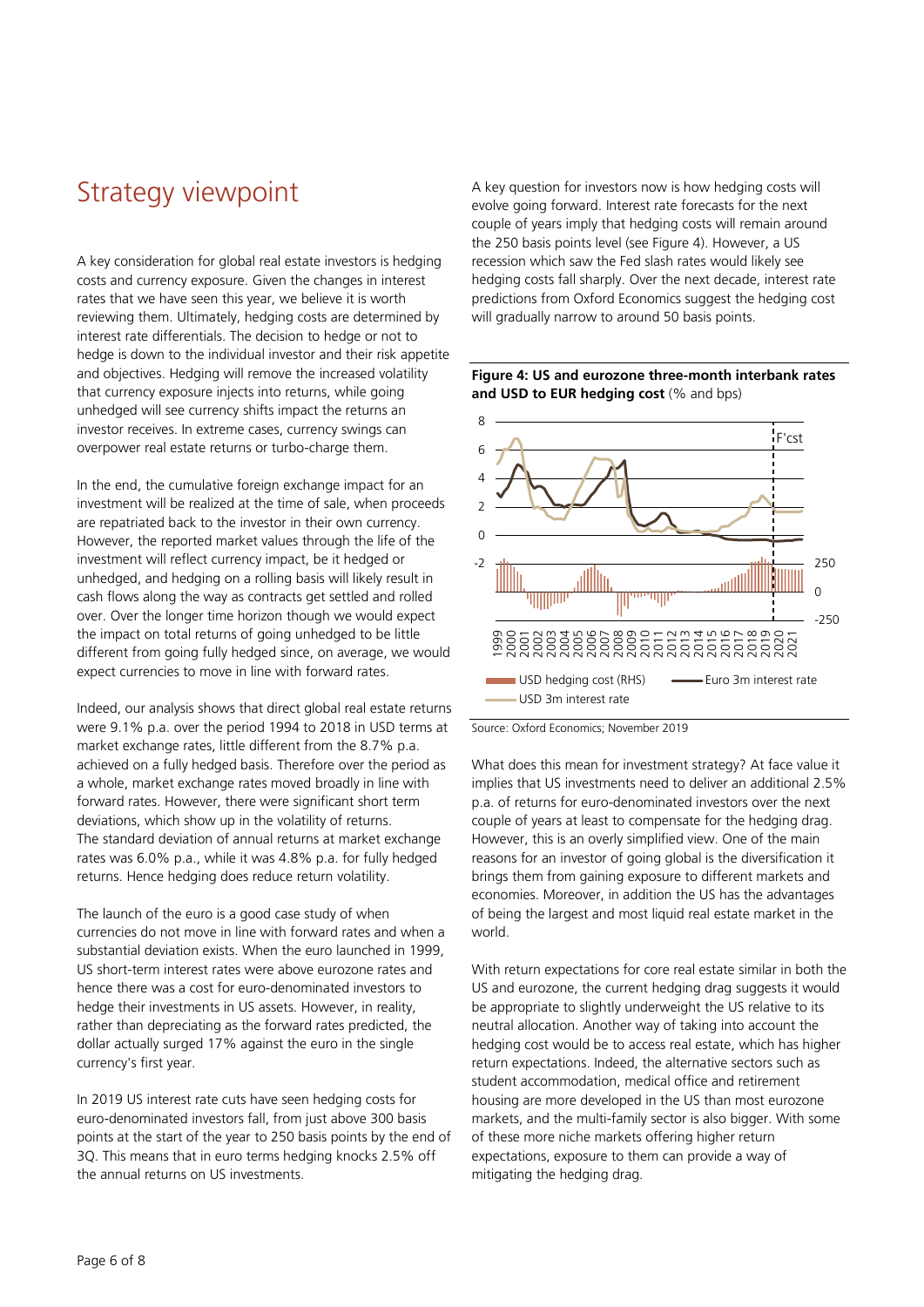#### **Real estate investment performance outlook**

2019 performance and 2020-22 outlook are measured against the sector's long-term average total return, with a margin of 100bps around the average described as "in line with long-term average". The long-term average refers to the period 2002-18. The red underperformance quadrant refers to negative absolute total returns, either in 2019 or the 2020-22 outlook.

|                              |                     | <b>LTA</b> | Office               | <b>LTA</b> | Retail | <b>LTA</b> | Industrial                                                                                                                                                               | <b>LTA</b> | Multi-family |
|------------------------------|---------------------|------------|----------------------|------------|--------|------------|--------------------------------------------------------------------------------------------------------------------------------------------------------------------------|------------|--------------|
| North<br>America             | Canada              | 9.8        |                      | 10.9       |        | 9.9        |                                                                                                                                                                          |            |              |
|                              | United States       | 8.4        |                      | 10.7       |        | 10.1       |                                                                                                                                                                          | 8.9        |              |
| Europe                       | France              | 8.1        |                      | 10.9       |        | 9.0        |                                                                                                                                                                          |            |              |
|                              | Germany             | 4.0        |                      | 5.5        |        | 6.9        |                                                                                                                                                                          |            |              |
|                              | Switzerland         | 5.6        |                      | 6.4        |        |            |                                                                                                                                                                          | 6.3        |              |
|                              | $\mathsf{UK}% _{0}$ | 8.3        |                      | 7.4        |        | 10.2       |                                                                                                                                                                          |            |              |
| Asia Pacific                 | Australia           | 10.4       |                      | 10.7       |        | 11.0       |                                                                                                                                                                          |            |              |
|                              | Japan               | 5.3        |                      | 5.6        |        | $6.0$      |                                                                                                                                                                          | 5.1        |              |
| Forecast<br>Performance 2019 |                     |            | Outlook<br>2020-2022 |            |        |            | : Underperformance (negative absolute returns)<br>: Underperformance vs. long-term average<br>: In line with long-term average<br>: Outperformance vs. long-term average |            |              |

Source: UBS Asset Management, Real Estate & Private Markets (REPM), November 2019. Note: Abbreviation LTA: long-term average